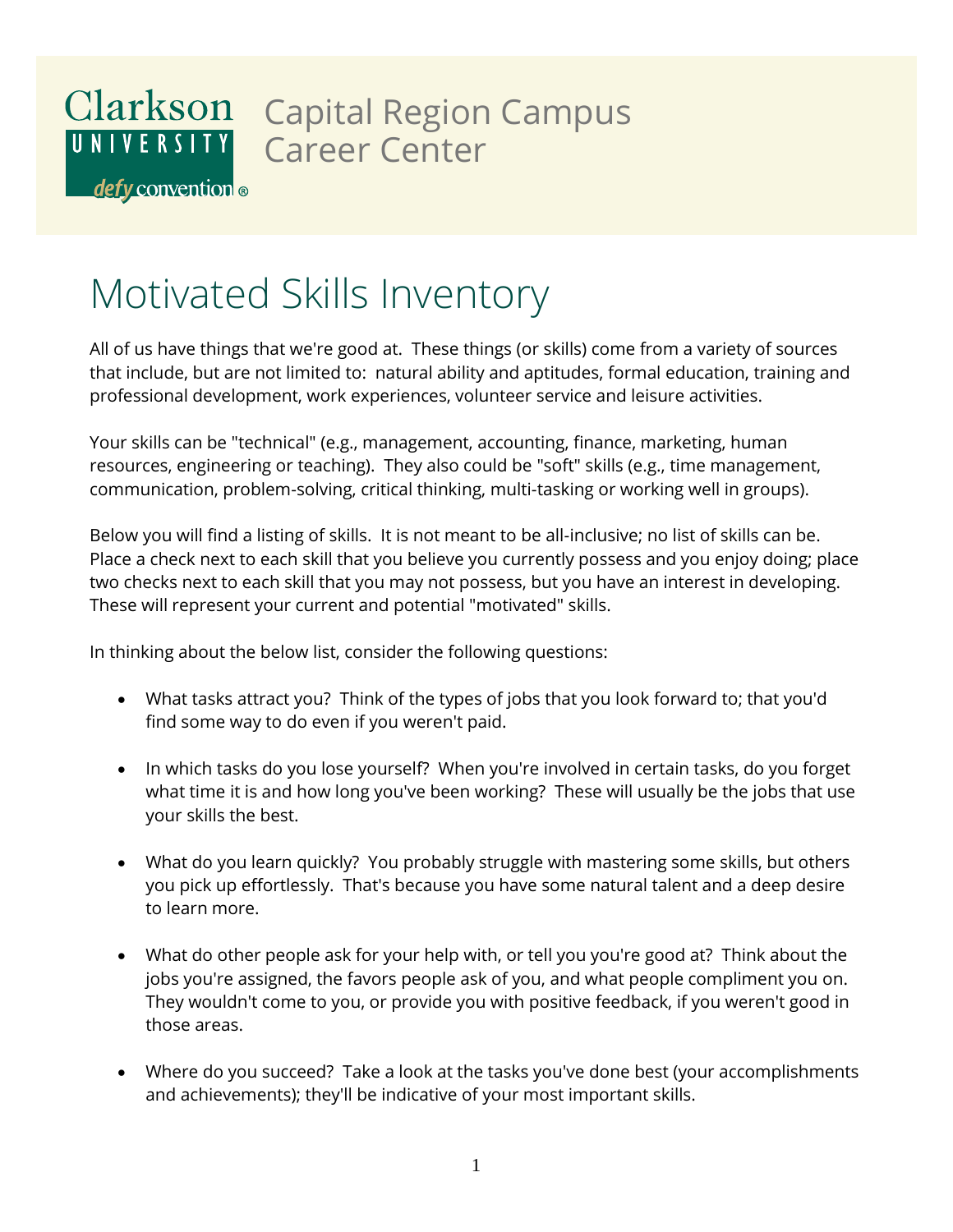#### **Your "Motivated" Skills**

- Accounting functions such as preparing taxes or analyzing financial records (C)
- Acting or performing on stage (A)
- Advertising products or services (A/E)
- Advising others to help them with a problem or situation (S)
- Analyzing data or numbers to draw a specific conclusion (C/I)
- Artistic expression, such as drawing, painting, sculpture or writing (A)
- Assembling, repairing or networking computers and electronics (R)
- Athletics, including playing, coaching or managing sports (R)
- Attending to things with great attention to detail and precision (C)
- Building or repairing things (R)
- Building and nurturing human relationships (S)
- Caring for animals (R)
- Caring for the physical or emotional needs of others (S)
- \_\_\_\_\_ Collecting and organizing data (C/I)
- Composing or playing music (A)
- Conducting financial analysis (C)
- Conducting research (I)
- Cooking and planning menus (A)
- Collaborating with others on projects (S)
- Counseling or guiding others with an area of difficulty (S)
- Creating visual art, such as pictures, paintings or pottery (A)
- Debating concepts or ideas with others (E)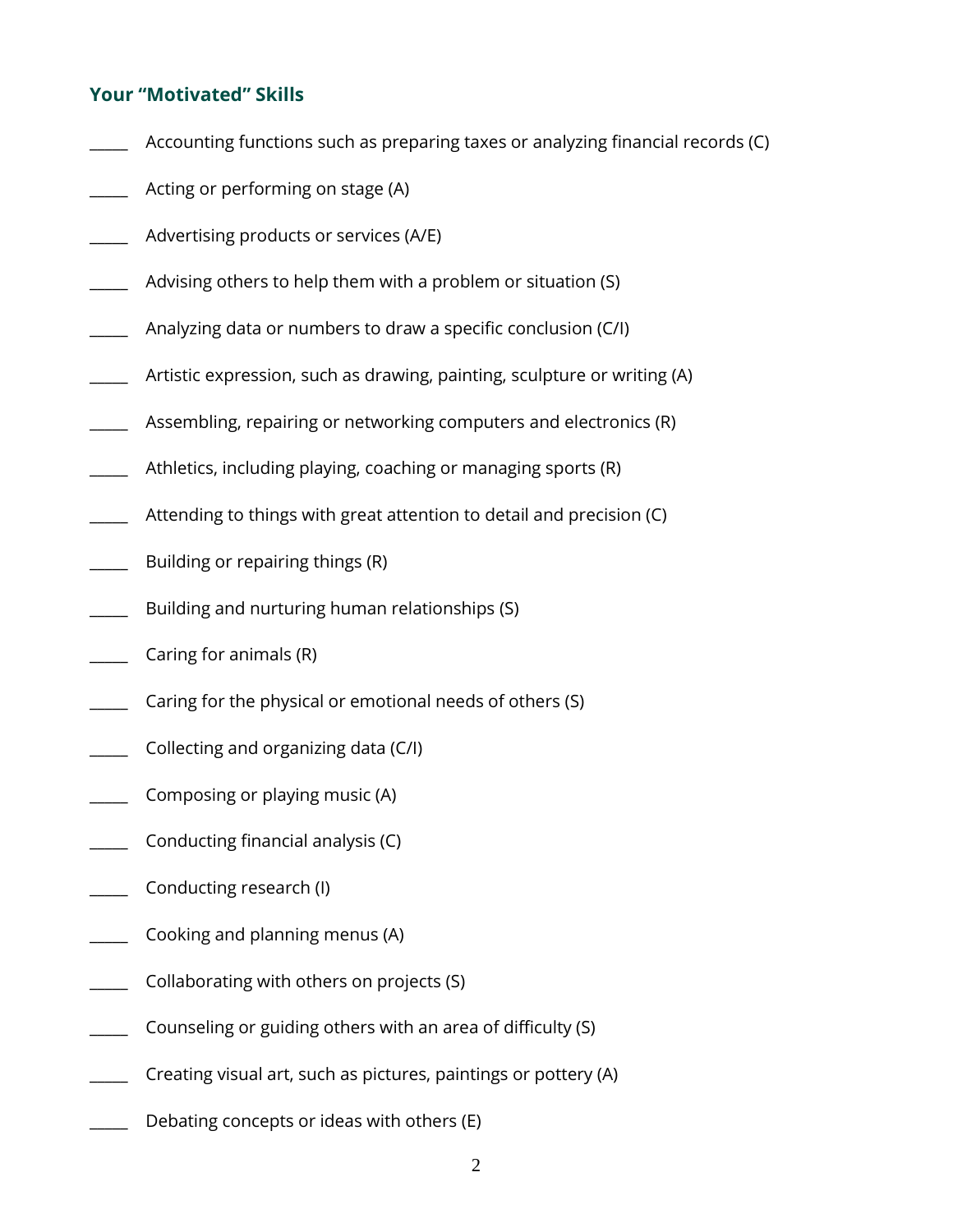- Decorating or designing a home, office or building (A)
- Designing advertisements, brochures, invitations, or other related documents (A)
- Developing and managing a budget (C)
- Developing or refining websites (C)
- Diagnosing and fixing computer problems (R)
- Doing mechanical drafting (R)
- Doing things that require physical coordination and balance (R)
- Editing documents for spelling, grammar, sentence structure and flow (A)
- Effectively and efficiently getting things done (C)
- Farming, agribusiness, horticulture or forestry (R)
- Finance activities such as banking, investing or financial planning (C)
- Fixing things of a mechanical nature (R)
- Handling emergency situations (R)
- Helping and encouraging others in a time of need (S)
- Influencing or persuading others to see a certain point of view (E)
- Landscaping or gardening (R)
- Leading groups or teams towards high performance (E)
- Listening to others (S)
- Making speeches or presentations (E)
- Managing an office (C)
- Managing large amounts of data (C)
- Managing people (E)
- Managing small or large projects (E)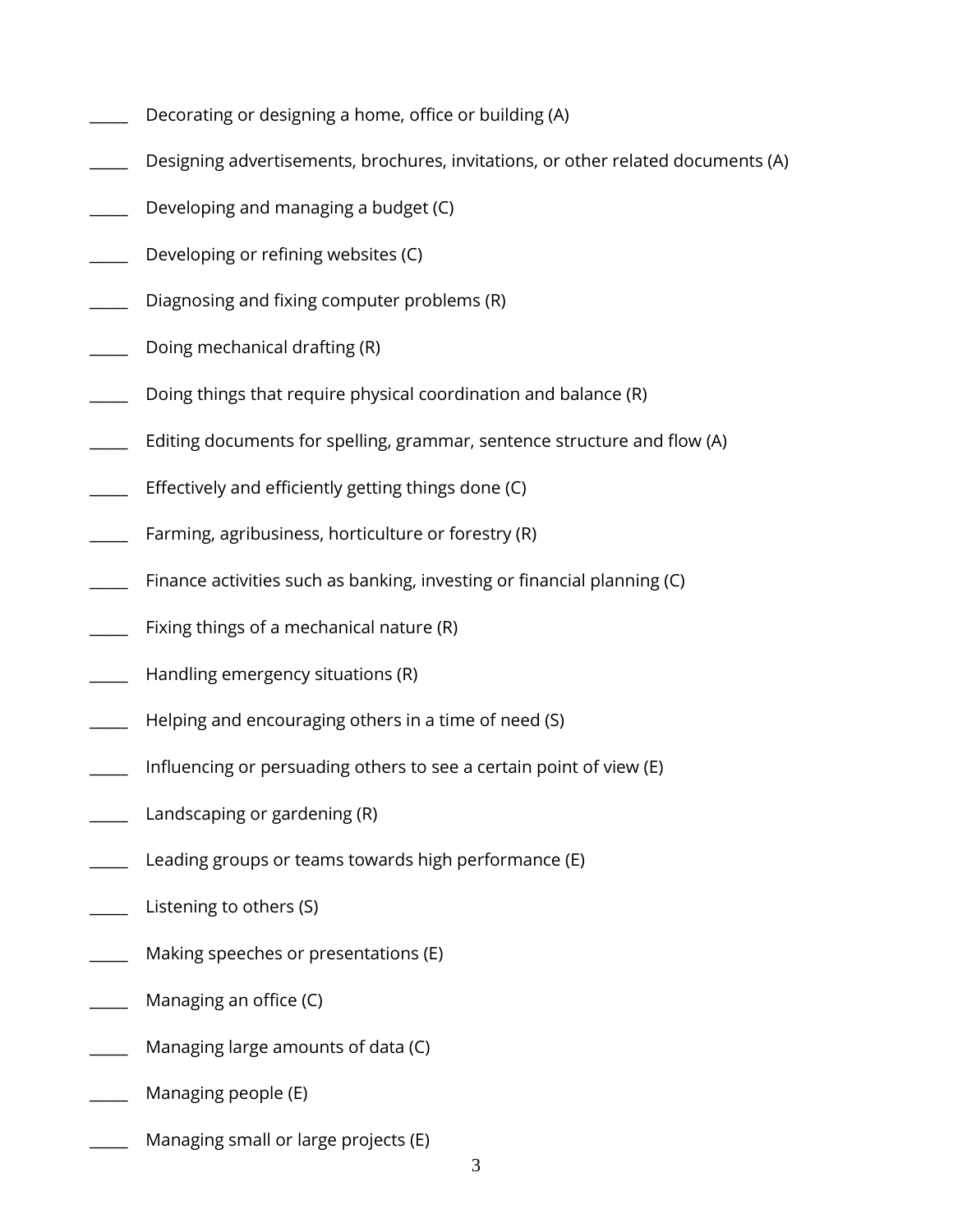- Marketing or promoting products or services (E)
- Mechanical ingenuity and dexterity (R)
- Mentoring others to help stimulate personal or professional growth (S)
- Operating computers or other electronic equipment (C)
- Operating machines or heavy equipment (R)
- Organizing data or keeping records (C)
- Organizing or planning events (E)
- Performing engineering tasks, including civil, electrical and mechanical (R)
- Performing intellectually challenging tasks (I)
- Performing manual or physical labor (R)
- Performing math, such as algebra, calculus, geometry and statistics (I)
- Photography, including taking, developing and displaying photos (A)
- Political debates, campaigns and other related activities (E)
- Producing tangible results (R/C)
- Providing safety and security to people or things (R)
- Public speaking (E)
- Scientific investigation (I)
- Sciences, such as biology, chemistry, geology, physics or physics (I)
- Self-expression (A)
- Selling or purchasing products or services (E)
- Setting up procedures or systems (C)
- Solving abstract problems (I)
- Solving concrete problems (R/C)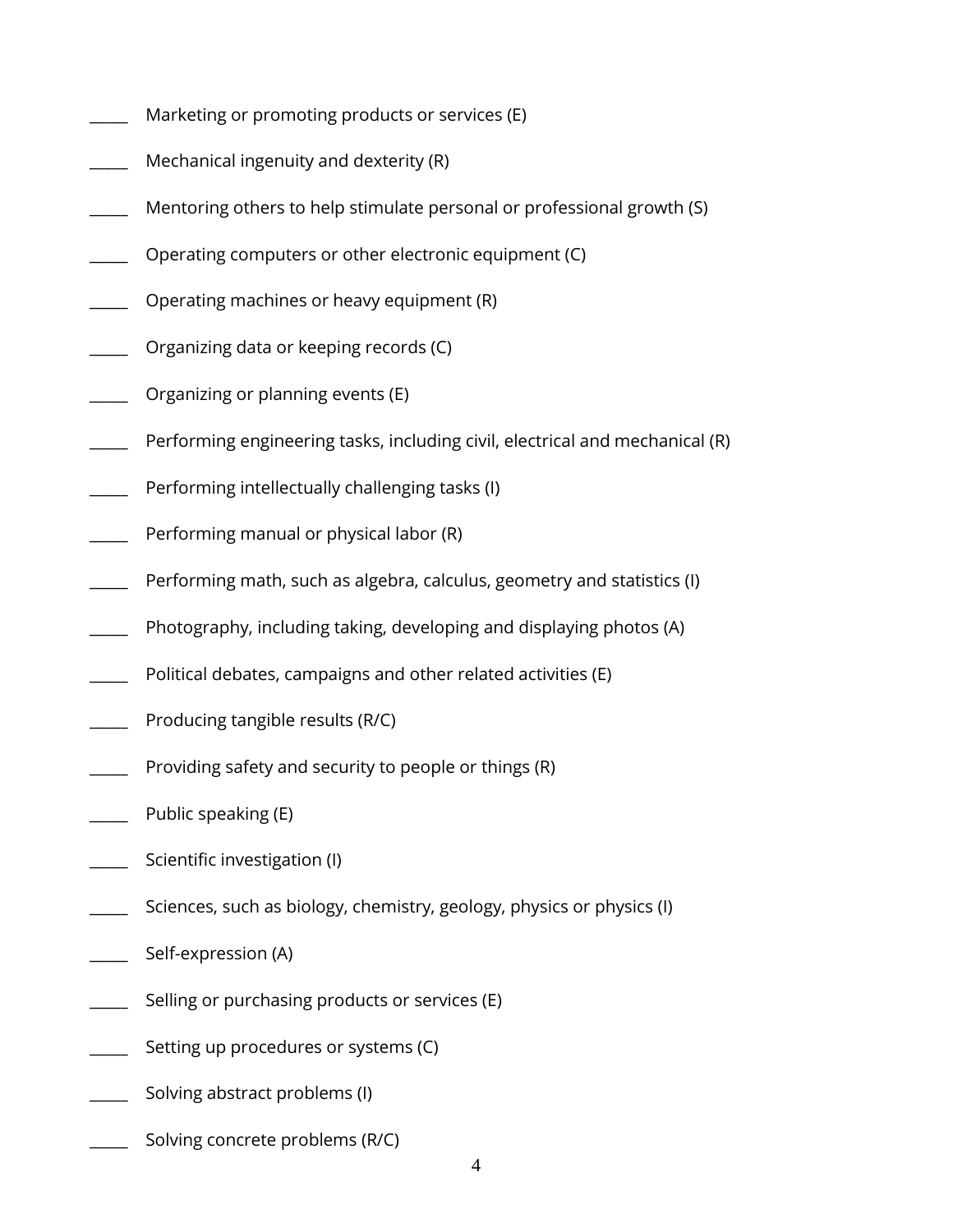- Solving mechanical problems (R)
- Solving people problems (S)
- Teaching, training or instructing others (S)
- Understanding others in a compassionate and empathetic way (S)
- Using creativity to get something done or to solve a problem (A)
- Using tools or machinery (R)
- Using verbal communication (E/S)
- Working in teams to achieve a goal (S)
- Working independently to get something done (I)
- Working with computerized information systems (C)
- Working with computer networks (C)
- \_\_\_\_\_ Working with information of a factual nature (I/C)
- Working with legal documents or issues (E)
- Working on environmental issues (R)
- Writing business reports (C)
- Writing and managing grants (C)
- Writing articles, stories or poetry (A)
- Writing technical documents such as "how to" manuals (C/I)

If there are other "motivated" skills you possess or would like to possess, but you didn't find them on this list, feel free to note those skills below.